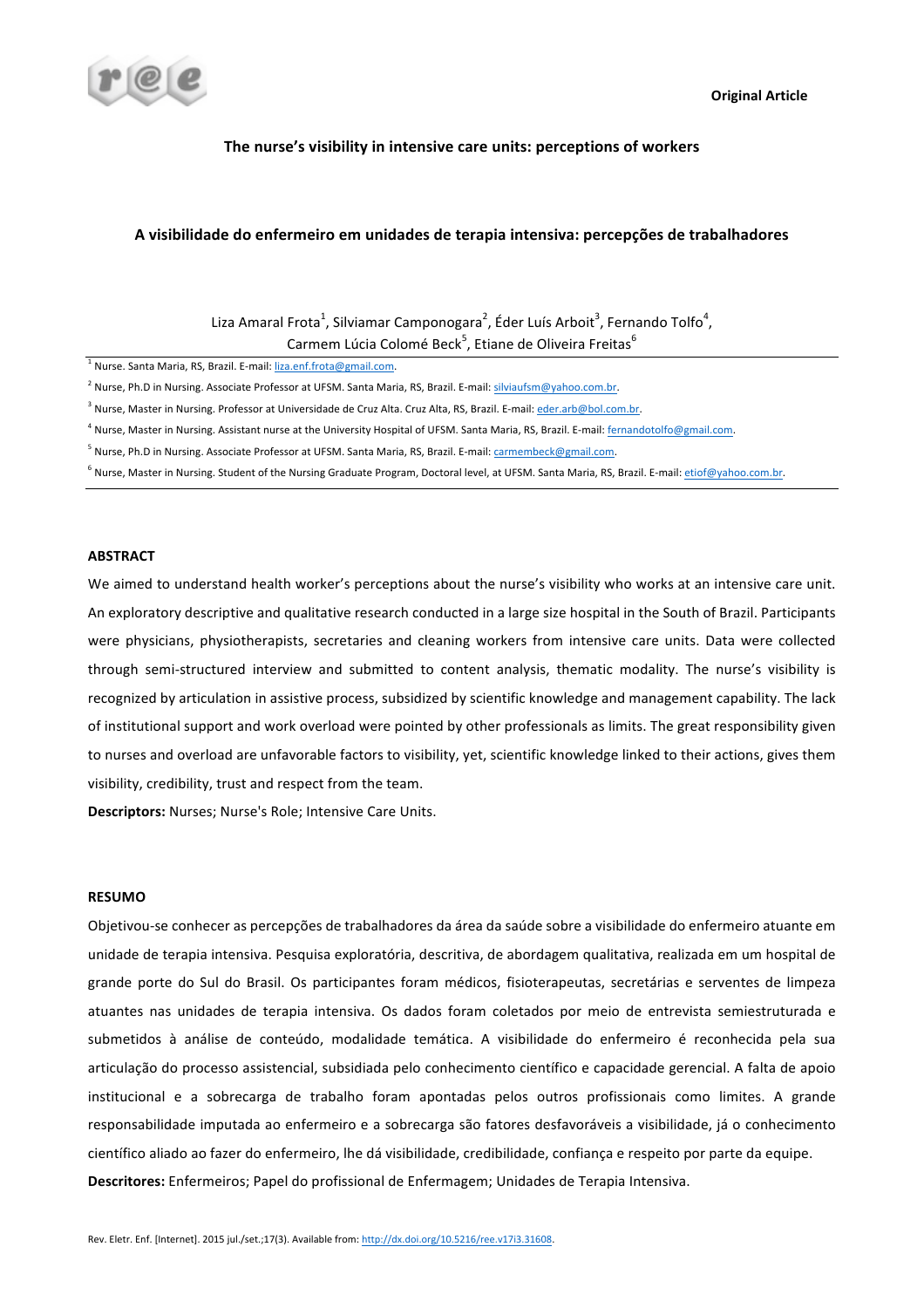#### **INTRODUCTION**

The visibility building process requires responsibilities and engagement from professionals, in the sense of searching for constant depth in the theory-practice knowledge field, as well as in the improvement of intergroup relationships. In this context, nurses have been looking for visibility and recognition while professionals, as through their practice, care is a central element; being it on individual, family or community  $level<sup>(1)</sup>$ .

However, this theme is complex, as professional visibility is related to many factors. The nurse's action is valuable and recognized when it allows: respect between health professionals and team trust; understanding of needs and problem solving by clients; and, specifically from the institutional point of view, when it has social and financial return from a rational and efficient professional performance<sup>(2)</sup>.

On the other hand, recognition of the nurse's work stimulates and mobilizes the professional and at the same time, it incentivizes his actions. Thus, realization and satisfaction feelings at work contribute effectively to professional development and they feel stimulated to grow professionally<sup>(3)</sup>. In this perspective, a study<sup>(4)</sup> found the nurse recognized by other health professionals as an articulator professional who integrates different knowledge, especially due to the constant presence patients and for detecting easier alterations happening throughout the day.

In some care settings, this theme can have different characteristics. In intensive care units (ICU), professional visibility is allied with assistencial and complex management activities, requiring technical and scientific competency, whose decision making and safe conducts adoption are directly related to life and death of people.

Nursing assistance is characterized by the need of a direct care to the patient, whose severity and acuteness of clinical conditions also requires the nurse to act in direct interface with technological instruments and with different workers of the assistance team. The management process focuses in organizing assistance,

directing actions towards the organization of human and material resources $<sup>(5)</sup>$ .</sup>

Facing the exposed, the nurse has a relevant role in these sectors that can favor a greater visibility within other workers. Nursing visibility translates emancipation of attitudes and actions in their intervention field and implicates competencies articulation with technical, scientific and relational evidence. The professional status is built through individual actions forming the collective, and they are reflected in a broader social level<sup>(6)</sup>.

Thus, we consider appropriate to investigate perceptions of different workers regarding the nurse's visibility in the intensive care unit setting, trying to offer subsides to give opportunities for reflections about the theme. At the same time that it increases the knowledge construction about it, it can collaborate with the strengthening of their professional identity. The importance of this debate is supported by the unknown, undervaluing, and in (visibility) of nurses, by other health professionals, which can cause suffering to nurses, making their relationship difficult with the multiprofessional team and the nursing autonomy exercise $^{(7)}$ .

Besides, it is noticed that regarding its importance, this theme has been shown as a gap in national and international scientific production. Thus, this study aims to understand perceptions of workers from the multiprofessional team about the nurse's visibility, who is active in intensive care units.

#### **METHODS**

We conducted an exploratory study, with a descriptive qualitative design, conducted in a large hospital in the South of Brazil. Subjects were of different careers who worked in adult, pediatric, neonatal and cardiologic intensive care units. Inclusion criteria were defined as: to be a worker linked to the adult, pediatric, neonatal and cardiologic intensive care units; to work for at least three months in the sector. Exclusion criteria were: workers on vacations or license from any nature during data collection.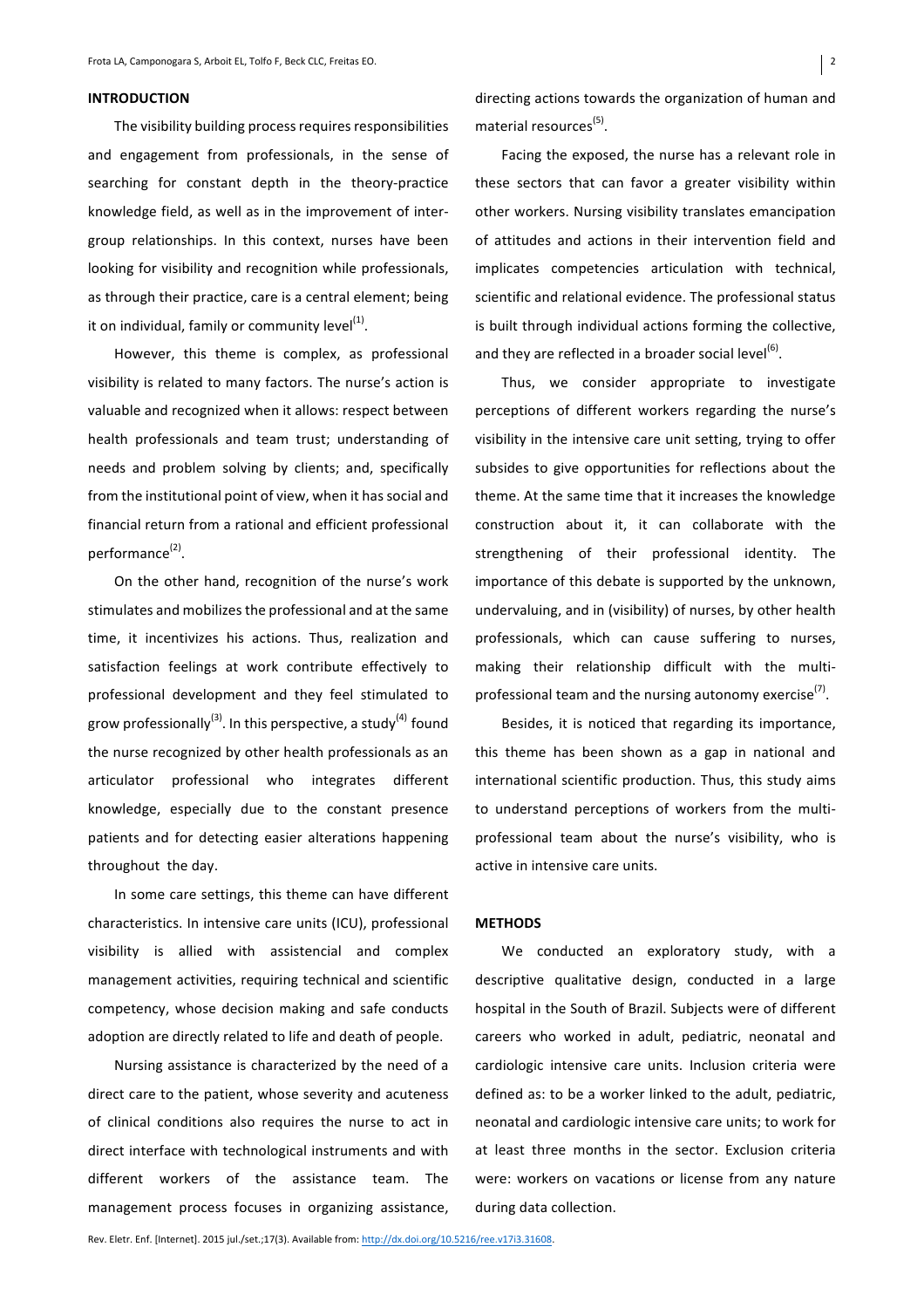Data collection was conducted during October and November of 2013, by semi-structured interviews including open and close ended questions. Sociodemographic data was in the first part and questions regarding the nurse's visibility at intensive care units in the second part.

The number of subjects interviewed was defined from the adherence of subjects in the study, by intentional choice, obeying to data saturation criteria<sup>(8)</sup>. We included three physicians, three physiotherapists, two secretaries and four cleaning servants, totalizing 12 workers. 

We considered the proportionality between different segments of workers participating in the study. Interviews were recorded, guaranteeing a rich and reliable material that was transcribed and identified by letters and numbers. 

For data analysis, we used the content analysis technique that is constituted by the following steps: organization of the material and pre-analysis; organization of analysis categories and interpretative analysis<sup>(9)</sup>. We respected the ethical aspects of the research, approved by the Ethics in Research Committee with the CAAE number: 18933613.0.0000.5346. We identified participants by a code relative to their initial letter of profession category and sequentially numerated, as shown in the example: P1 – physician 1 ("*médico*"); F2 – Physiotherapist 1 (*"fisioterapeuta"*); S3 – Secretary 3; SL4 – cleaning servant ("servente de limpeza") 4.

## **RESULTS AND DISCUSSION**

Regarding participants' characteristics, from 12 workers, eight were female, between 27 and 58 years old, and four were men varying from 45 to 55 years old. Within these participants, six completed superior education, one had incomplete superior education, one completed technical course, three completed high school and one had incomplete middle school. Time of service in the sector varied from four months to 18 years.

Information obtained from participants was pooled in two thematic categories related to "the nurse's work visibility: assistance and management activities" and "factors influencing the nurse's visibility in the intensive care unit".

# The nurse's work visibility: assistance and management **activities**

In the intensive care environment, the nurse's work is to articulate diverse ways of work from the health and nursing team, as well as to provide direct care of higher complexity to the patient<sup>(5)</sup>. In a first moment, data emerged about the importance of the nurse's work in intensive care units.

[...] you see that person was born to do that, from the time she arrives until the time she leaves, she does everything *for the unit to work, nobody stay still, everyone works, you feel that things flow. (SL1)*

The nurse's work is really important. Without the nurse, *there* was no unit. (F2)

A fundamental job. Without the nurse, there is no ICU and *I* think that here at the unit, the nurses are really well *adapted to intensive care particularities.* (M3)

Testimonials show the recognition of the work importance of the ICU nurse and perception of the unit's good flow being related to the presence of this professional. This perception is from workers of different career categories, so it can be inferred the nurse's visibility being present and noticeable among ICU workers. 

Nowadays, to health professionals, the nurse's social practice is highlighted by his actions as articulator and integrator of health actions. This articulation ability have been recognized by other health professionals, particularly, due to the nurse's capacity to comprehend the social context more broadly, to receive and be identified with user's needs and expectations, directly interacting with the user, family and community; as well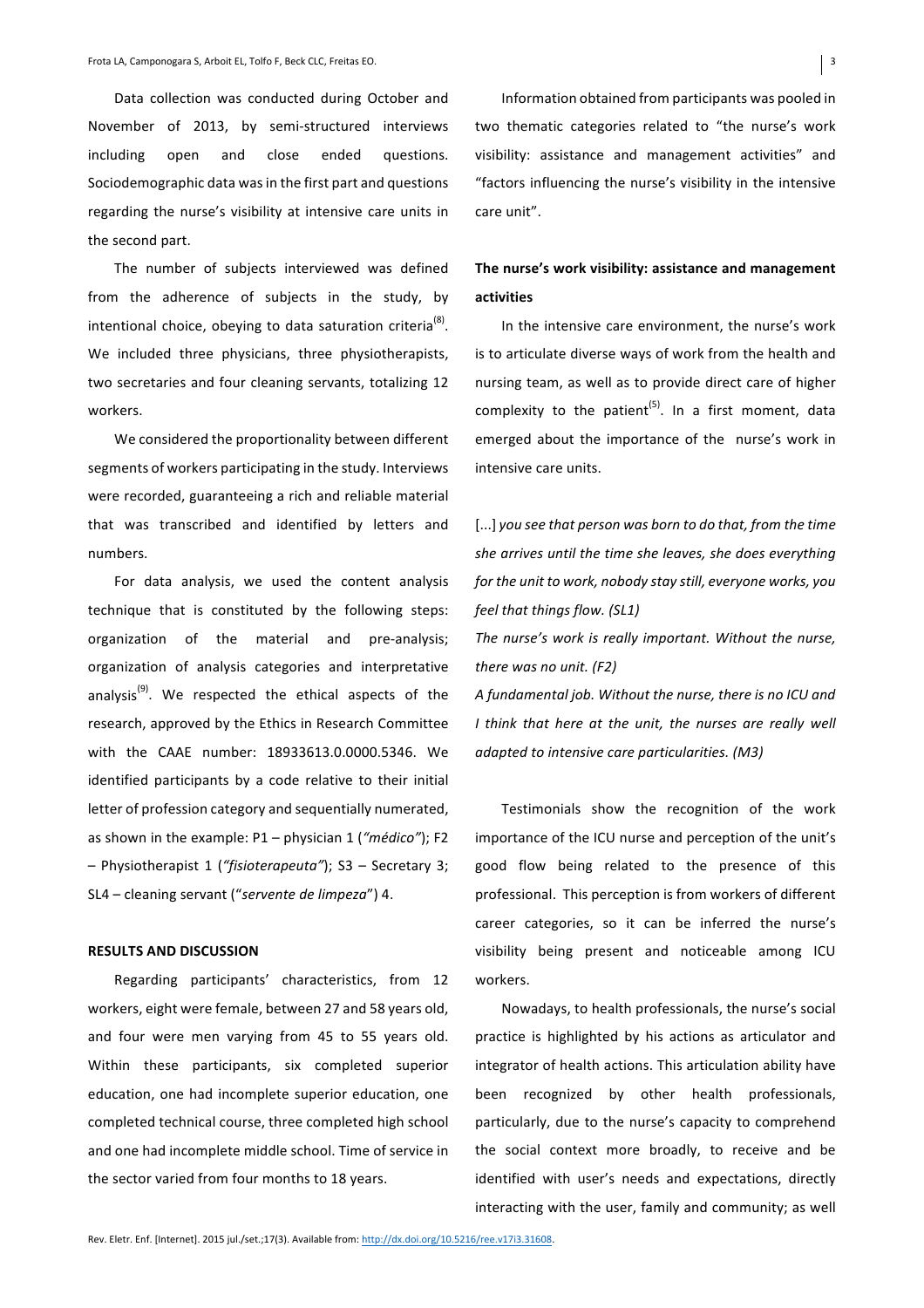as to promote the interaction of those with the health team<sup>(10)</sup>.

Obviously, for that, the nurse needs knowledge, planning, communication, efficacy, quickness and constant updates. In the ICUs' specific context, besides coordinating the labor dynamic, the nurse assumes the role of link between patient and multi-professional team, mediating interpersonal relationships in the work environment, requiring theoretical fundaments, leadership, initiative, maturity and emotional stability, within others<sup>(6)</sup>.

These characteristics allow offering support to professional practice as a whole, sets up strategy for professional improvement. Although these characteristics are relevant in any environment, in the ICU context, they are even more needed, considering the patient care involving a complex network of relationships and communication between professionals, patients and  $familv<sup>(11)</sup>$ .

An investigation reveals the nurse considered fundamental in the nursing team, being respected by other professionals, giving them a big responsibility, once they are seen as coordinators of the ICU work process<sup>(12)</sup>. Thus, the nurse is pointed out as a leader in the multiprofessional team, being noticed by the decision making actions, with the attribution to manage the patient care, becoming the bond within the whole team.

*I* think it is of leadership, the nurse role is of total *leadership, who coordinates the unit. I think that in* agreement with his leadership capacity it also influences *others in this job* [...] *it is who produces the quality of the nursing team work. (M1)*

[...] *depends* on the nurse who is in (the work shift), *because there are cases and cases. There are some who* are harder, that personnel seem him as a boss, as that *person who is there to request, to give orders, I see this way. (SL1)*

*The nurse is the bond in all units [...]* So the connection *exists* within all there, because he is indispensable [...] the *nurse, the physiotherapist, the doctor, now there are audiologists, everything rotates, most of the team communication rotates around the nurse.* (F3)

In accordance with the testimonials, we notice the nurse being recognized through some characteristics, considered essential by other workers, as: leadership, communication ability and decision making capacity. In general, the nurse, when aggregating these characteristics, qualifies his performance as a health team manage $r^{(13)}$ .

The complexity and work demand imposed to the ICU nurse, managing and guiding care actions and practices, reinforce the need of leadership development. A study reveals that in these environments, the nurse has the opportunity to develop and practice leadership, especially because situations experienced are real and compelling, requiring compromise, responsibility, empathy, ability for decision making, communication and management in an effective and efficacious  $way^{(5)}$ . In this direction, an investigation conducted in Japan with nurses from an oncology unit, found the leadership exercise being essential to improve nurse's visibility in multidisciplinary environments $^{(14)}$ .

In an intensive care environment, interactivity and agility are needed, once decisions need to be fast and assertive. However, this can be seen as an authoritarian posture in many times, but it also results in the nurse' visibility, whose shall be regarded as a boss. The nurse, in this context, should adapt the leadership style, recognizing each team member's value, aiming to establish responsible leadership, where confidence and continuous search of knowledge prevail<sup>(15)</sup>.

However, results points that management and leadership are not characteristics that can be generalized for all nurses but can be individually developed, over the daily work. Thus, it emerges this as a process where each professional builds over time, in the measure that aggregates peculiar characteristics and develops his own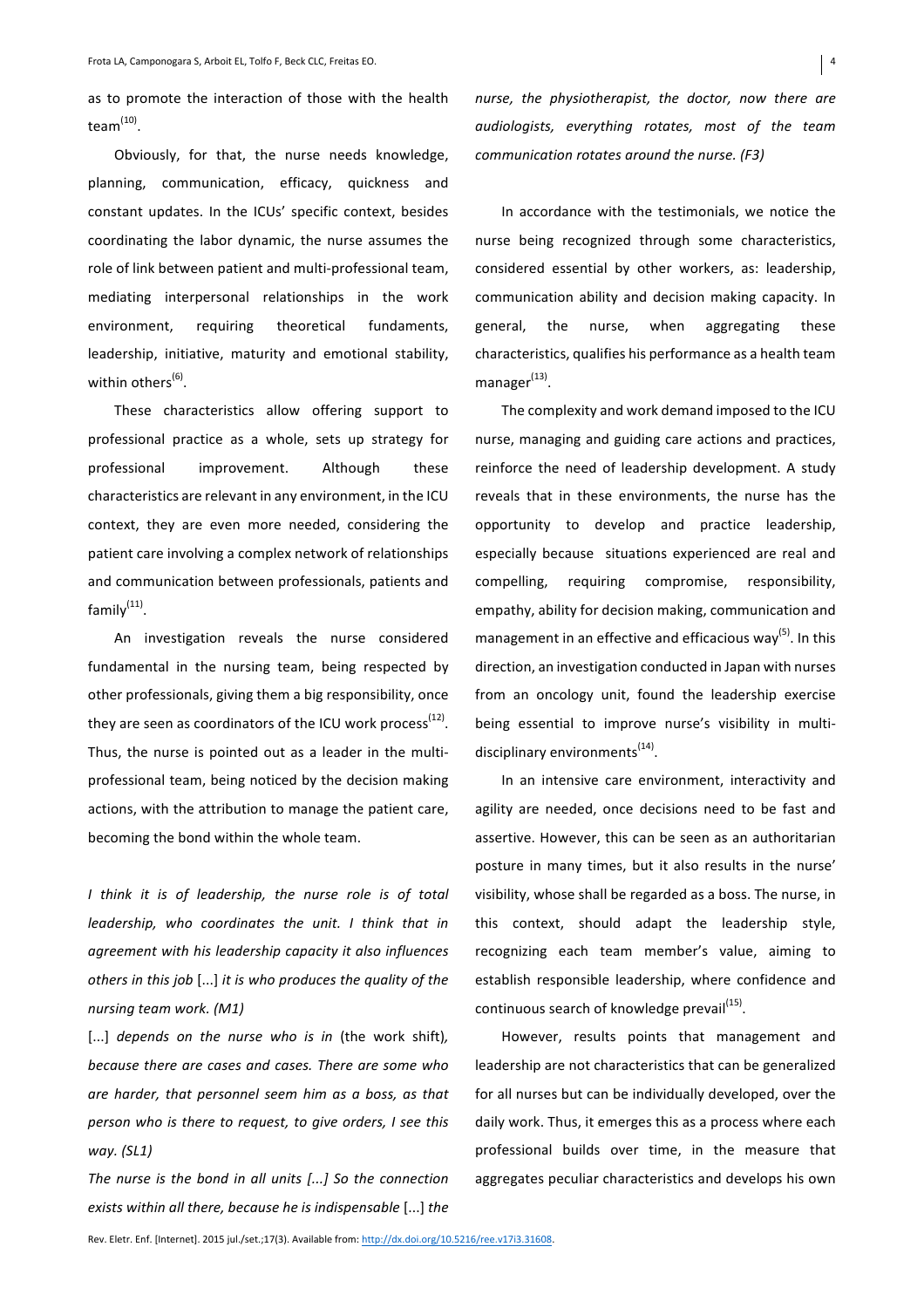leadership style. These styles seem to influence the work team perception about the nurse's visibility.

The leader nurse tries to reach common objectives easily implementing actions discussed with other multiprofessional team members. In this case, good relationship and feedback within members allow a more full-bodied and political relationship, with better guarantees of objectives resolution $<sup>(16)</sup>$ .</sup>

The team also related nurse's visibility to assistance direct to the patient:

As the nurse is always closer to the patient, he ends up *being the unit professional who is seen more. His presence* with the patient is always superior to the doctors. (M3) *I* think he is that "grabs" closely, knows more the patient [...] *has more experience. (F1)*

As mentioned in one of the testimonials, the nurse is the professional who acts closer to the patient, in a constant and continuous care process, which makes him more visible. The nurse professional, when appropriating himself of the needs and clinical conditions of patients admitted to intensive care units, with the intention to perform the care plan and guide the nursing team actions, acquires a highlight position in his professional performance. 

When providing nursing care to high complexity patients, the nurse gets involved, feels accomplished, learn to exercise his commitment favoring the strict relationship with the patient and, consequently, contributing with quality assistance. Therefore, in this environment, the nurse job is not resumed to articulate diverse ways of work from the nursing and health team, but also, in the direct care of higher complexity to the  $patient<sup>(5)</sup>$ .

This more constant and closer care to the patient implicates in the need of constant search for improvement of scientific knowledge, proactivity, and effective leadership exercise of the team. Besides, requires development of abilities as: observation,

interpersonal relationship and, work process organization abilities. Obviously, these attributes facilitate the nurse recognition as key-figure inside the multi-professional team and in the health assistance process.

The continuous improvement is ruling for the meaning that will be attributed to the ICU nurse, constituted in a value that is once linked to the importance given to the professional in this sector<sup>(17)</sup>. The ICU work is characterized by the increase of nurses' selfesteem, considering the culture instituted in the profession that these workers have a different profile, as they dominate the hard technology, deal with variability, make decisions fast and have high capacity<sup>(18)</sup>.

The work recognition by the health team and society allows the professional to understand his importance as a working citizen, when his labor activity has its value recognized<sup>(16)</sup>. Obviously, development of bonds with patients and families are essential for professional visibility. A study points the invisibility of nursing professionals acting in intensive care in face of family members, resulting of questions related to lack of bond and infrastructure $^{(19)}$ . Therefore, we highlight the nurse's visibility could be linked to many factors, that can influence their performance in these sectors.

# Factors influencing the nurse's visibility in the intensive **care unit**

Workers pointed positive and negative factors that influence the nurse's visibility. Some adversities related to the institution are present in their work routine and can negatively influence his visibility.

[...] one thing that I notice is that sometimes the nurse has *good will to work, he is a hardworking person. But*  sometimes, the difficulty found is the hospital system, that *does not depend only on his will* [...] *cannot do it alone. (SL1)*

*I* see this way [...] *lots of work and, many times, he is too* stressed [...] sometimes, is lacking personnel [...] too much *requests or excess of responsibility and I think that they*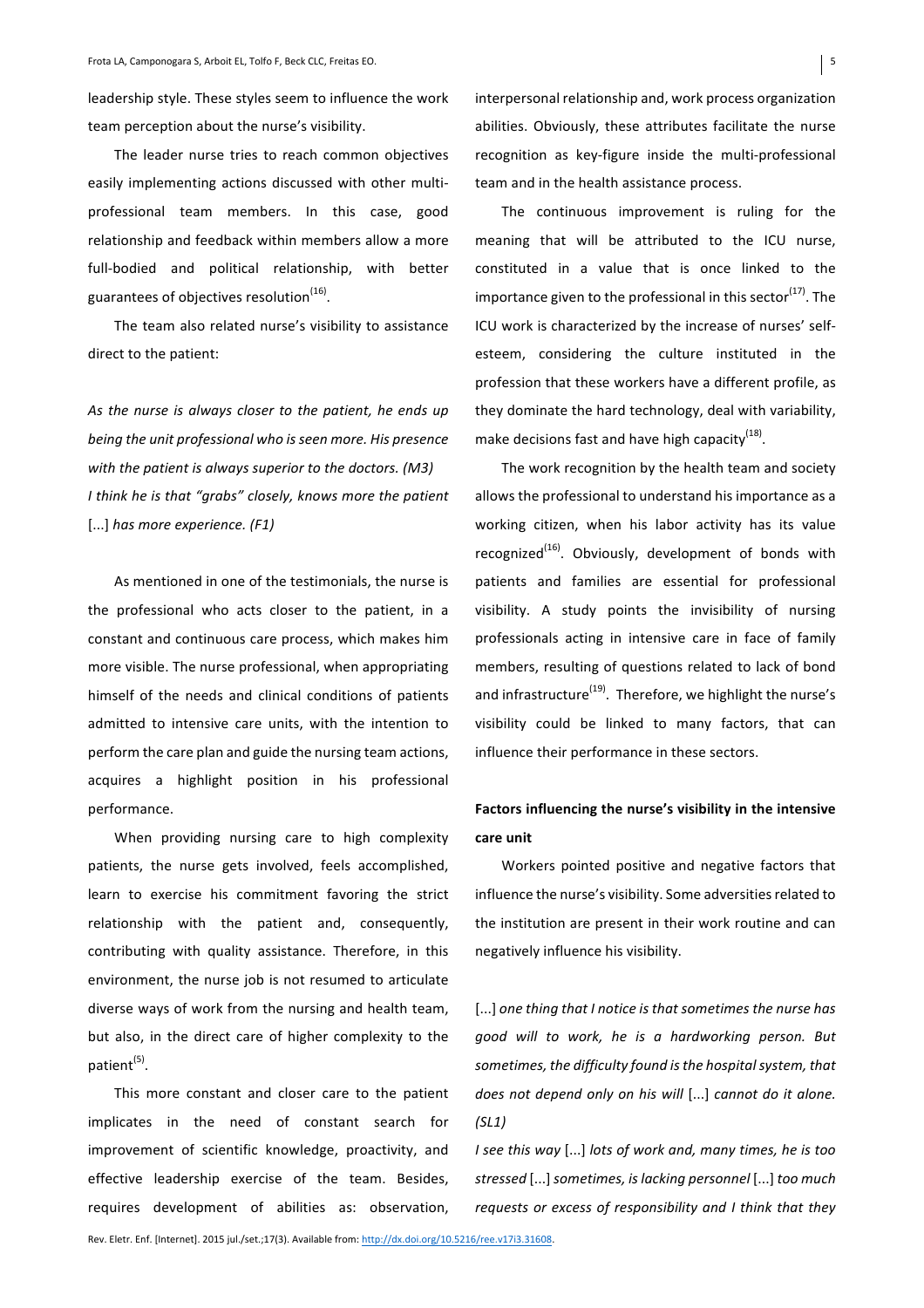are a little stressed because of too much work leave, many *absences. (SL3)*

The fact of nurses being involved in direct care to patients can result in work overload and, especially, administrative activities. Work overload is one of the limiting factors to the implementation of work process with management, assistencial and educational articulations. Management activities performed by the nurse have been standing out in the nursing work process. Beyond the commitment with the user assistance, the nurse is compromised with the institution where he works and, thus, can be distant from providing direct assistance to users, being delegated to team professionals, due to function overload $^{(20)}$ .

The nurse job in health services sometimes is presented with many facets, dividing and submitted a variety of positions which sometimes generate attrition $^{(21)}$ . This can be even more evident when considering ICU, as the work load and stress are even greater than in other hospital units, considering the clinical condition severity of patients and the needed therapeutic complexity. Studies<sup>(22-23)</sup> show stress present in intensive care nurses, demanding health institutions to establish measures guided to minimize the work overload and optimize the work process.

Besides, many times there is transferring of many tasks to nurses, without support from other workers or, even so, from the work institution. The need to recognize nurses as important members in the health team is essential, especially regarding the caring aspects, leading to think about the value given to pairs and other team members. Thus, it is understood visibility consisting of search for new partnerships, in the strengthening of it, through recognition and in the sharing of responsibilities and tasks $^{(24)}$ .

Regarding the recognition of the nurse work in intensive care, workers found scientific knowledge, allied with care practice, as main element of credibility and respect, in front of other team workers.

[...] *the work, because it doesn't matter anything if you boss and not know how to do, in first place you have to know how to do and then you can boss, because it doesn't matter if I get here and send this person there, because* she/he has to do a certain activity [...] you have to know *how to do so then you know how to boss, I believe in this. (SL2)* 

[...] *the knowledge, the nurse who gets to have more knowledge and knowledge comes since improvement, practice, nurse who acts* [...] *that works that see the patient* [...] *he needs to have posture* [...] you have to show knowledge and it is not bossing that you do this, it is *showing that you know.* (F1)

Facing these considerations, we perceive that the ICU nurse needs, beyond the adequate qualification, mobilize specific professional competencies during his work, that allows him to develop his functions efficaciously, gathering technical-scientific knowledge, technology expertise, humanization, care individualization and, consequently, quality in provided care $^{(5)}$ .

The work routine of the nurse in intensive care units is characterized by activities related to assistance and management itself, which are complex and require technical and scientific competencies. In this context, decision making and adoption of conducts are fundamental to quality assistance provided to patients, also directly related to patient's life and death<sup>(5)</sup>.

Nursing, within the health working team, has care as its essence as singularity, being considered as science and art, reflecting specific character in its practice, allowing different expression in the health team. Thus, to be science, for Nursing involves working with a cumulative body of scientific knowledge, derived from physics, biological and behavioral sciences, therefore constituting a branch of the knowledge body that differs from other disciplines $^{(25)}$ .

The nurse's knowledge is in the exercise of activities, in which professionals should relate conceptual knowledge acquired with problems and events found in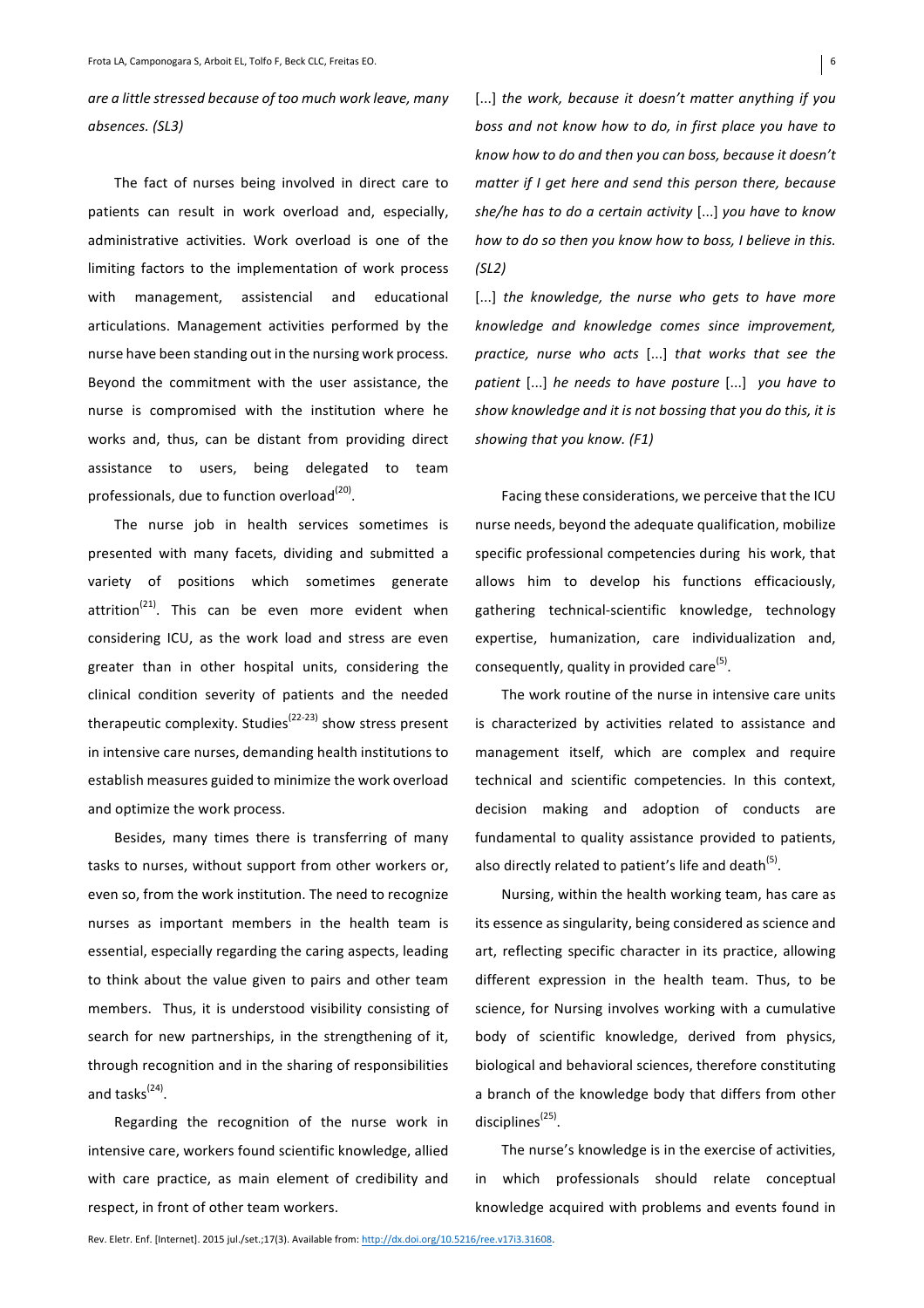concrete situations in their daily work. Thus, the nurse will be critically acting, breaking limits imposed by the system and making their competencies visible.

#### **FINAL CONSIDERATIONS**

The investigation allowed us to find that within workers from a multi-professional team, the nurse's work in intensive care is visible. This visibility is essentially linked to the fact of being considered an articulator in care processes. Constant and responsible acting in this sector and to provide direct care to inpatients collaborate with visibility, allied to management practice and team leadership exercise. The action supported by scientific knowledge was also shown as propulsive element of the nurse's visibility.

There are many factors influencing nurse's visibility during their work in intensive care. The major

responsibility given to the nurse and the stress generated are unfavorable factors when building this worker's visibility, allied to the lack of institutional support. In counterpart, dedication and leadership capacity even between difficulties found throughout the work process, are highlighted as favorable points to professional visibility. It is still noteworthy, the importance attributed by participants to scientific knowledge linked to the nurse's actions, considered essential to professional visibility, credibility, trust and respect from the team.

Given the importance of the theme, we suggest new investigations addressing the subject, particularly directed to nurse's visibility caring for critical patients. We also suggest studies pointing out strategies that could be used to amplify the nurse's visibility, in the professional practice as well as in the training process.

#### **REFERENCES**

1. Baggio MA, Erdmann AL. The (in)visibility of caring and of the profession of nursing in

the relations space. Acta Paul Enferm. 2010;23(6):745-50.

2. Gomes AMT, Oliveira DC. Espaço autônomo e papel próprio: representações de enfermeiros no contexto do binômio saúde coletiva-hospital. Rev Bras Enferm. 2008;61(2):178-85

3. Santos TM. O uso de si pelo enfermeiro no trabalho em terapia intensiva. [Dissertação]. Santa Maria. Universidade Federal de Santa Maria/UFSM. 2013.133p.

4. Nascimento KC, Backes DS, Koerich MS, Erdmann AL. Sistematização da assistência de enfermagem: vislumbrando um cuidado interativo, complementar e multiprofissional. Esc Enferm USP. 2008;42(4):643-8.

5. Camelo SHH. Professional competences of nurse to work in Intensive Care Units: an integrative review. Rev. Latino-Am Enfermagem. 2012;20(1):192-200.

6. Vargas D, Braga AL. O enfermeiro de unidade de tratamento intensivo: refletindo sobre seu papel. Rev Fafibe. 2006;(2):1-6. 7. Avila LI, Silveira RS, Lunardi VL, Fernandes GFM, Mancia JR, Silveira JT. Implicações da visibilidade da enfermagem no exercício profissional. Rev Gaúcha Enferm. 2013;4(3)102-8. Fontanella BJB, Ricas J, Turato ER. Amostragem por saturação em pesquisas qualitativas em saúde: contribuições teóricas. Cad Saúde Pública. 2008;24(1)17-27.

9. Bardin L. Análise de conteúdo. São Paulo: Edições 70, 2011. 10. Backes DS, Backes MS, Souza FGM, Erdmann AL. O papel do enfermeiro no contexto hospitalar: a visão de profissionais de saúde. Cien. Cuid. Saud. 2008;7(3)319-326.

11. Oliveira EM, Spiri WC. O significado do processo de trabalho cuidar para o enfermeiro da UTI. Cienc Cuid Saude. 2011;10(3):482-89.

12. Martins JT, Robazzi MLCC, Marziale MHP, Lúcia GaranhanI ML, Haddad MCL. Significados do gerenciamento de unidade de terapia intensiva para o enfermeiro. Rev Gaúcha Enferm. 2009;30(1):113-9.

13. Chaves LDP, Laus AM, Camelo SH. Ações gerenciais e assistenciais do enfermeiro em unidade de terapia intensiva. Revista Eletrônica de Enfermagem [Internet]. 2012 [cited 2015 mai 201:14(3):671-8. Available from:

https://www.fen.ufg.br/fen\_revista/v14/n3/pdf/v14n3a25.pdf 14. Komatsu K, Yagasaki K. The Power of nursing: Guiding patients through a journey of uncertainty. European Journal of Oncology Nursing. 2014:18:419-424.

15. Balsanelli AP, Cunha ICKO, Whitaker IY. Leadership styles and personal and professional profile of intensive care unit nurses. Acta Paul Enferm. 2008;21(2):300-4.

16. Oliveira AV, Souza TFSC, Silva FJ, Figueiredo NMA. Percepção dos técnicos e auxiliares de enfermagem em relação à supervisão na unidade de terapia intensiva. R. pesq.: cuid. fundam. 2010;2(3):1214-23. 

17. Duarte GM, Alves MS. A práxis do ser enfermeira(o) no cotidiano da unidade de terapia intensiva. R. Enferm Cent O Min. 2013;3(2):714-22.

18. Cruz EJER, Souza NVDO, Correa RA, Pires AS. Dialética de sentimentos do enfermeiro intensivista sobre o trabalho na Terapia Intensiva. Escola Anna Nery Revista de Enfermagem. 2014;18(3):479-85.